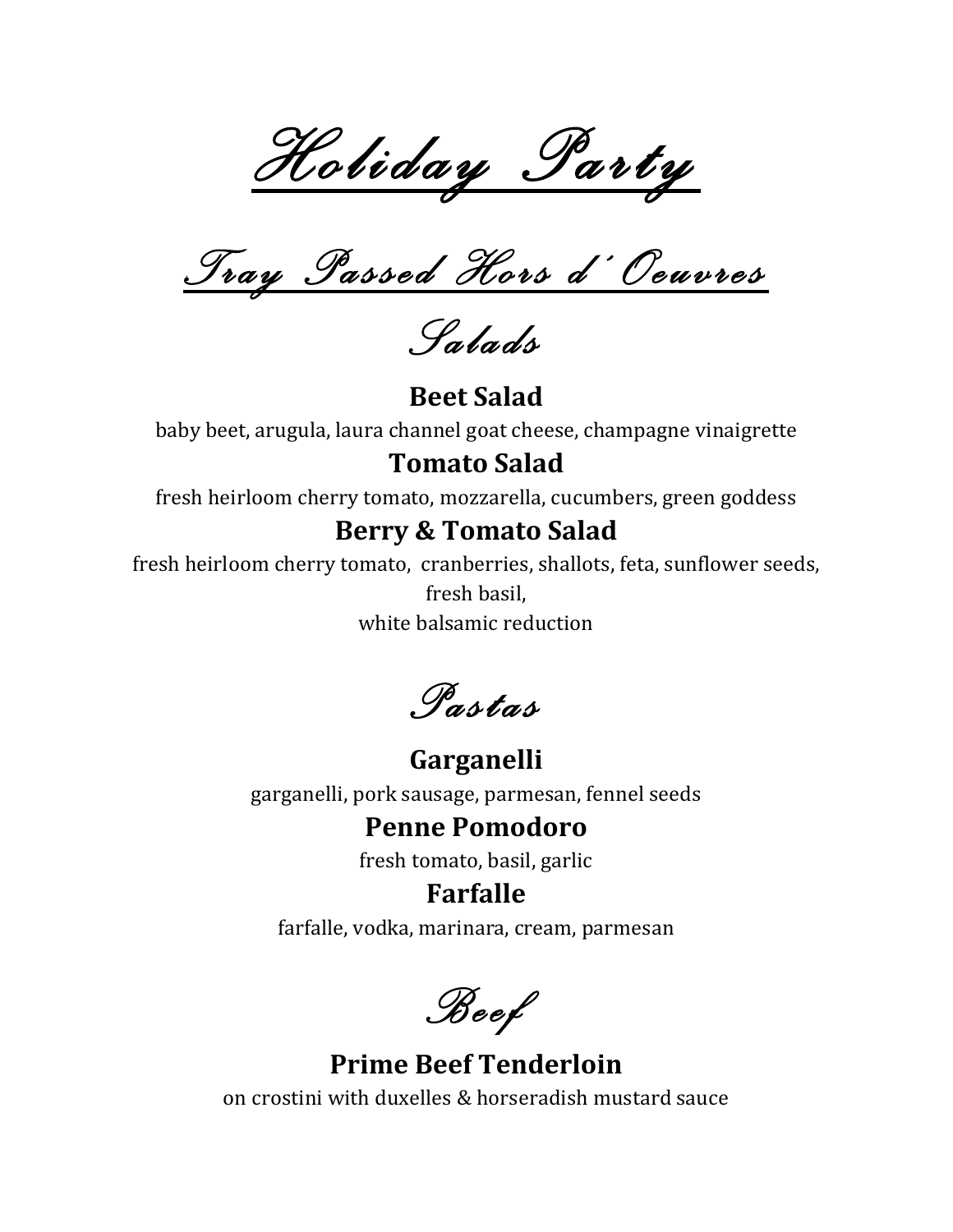## **Filet Mignon Bite**

on egg noodle with bordelaise& crumbled blue cheese

#### **Beef Shortrib**

with red wine and rosemary reduction

*Seafood* 

**Fresh Halibut** with red wine verjus reduction on jasmine rice **Sautéed Shrimp**

with avocado purée & siracha cream

# **Sea Scallop**

on mushroom risotto & drizzled with truffle oil

*Poultry & Pork* 

**Roasted Rosemary Chicken** on sage sausage stuffing and vegetable gravy

# **Oven Roasted Herbed Turkey Breast**

on mashed potato with an italian sausage & porcini mushroom cream sauce **Pork Tenderloin**

with pink lady apple  $&$  smoked paprika chutney on sweet potato puree